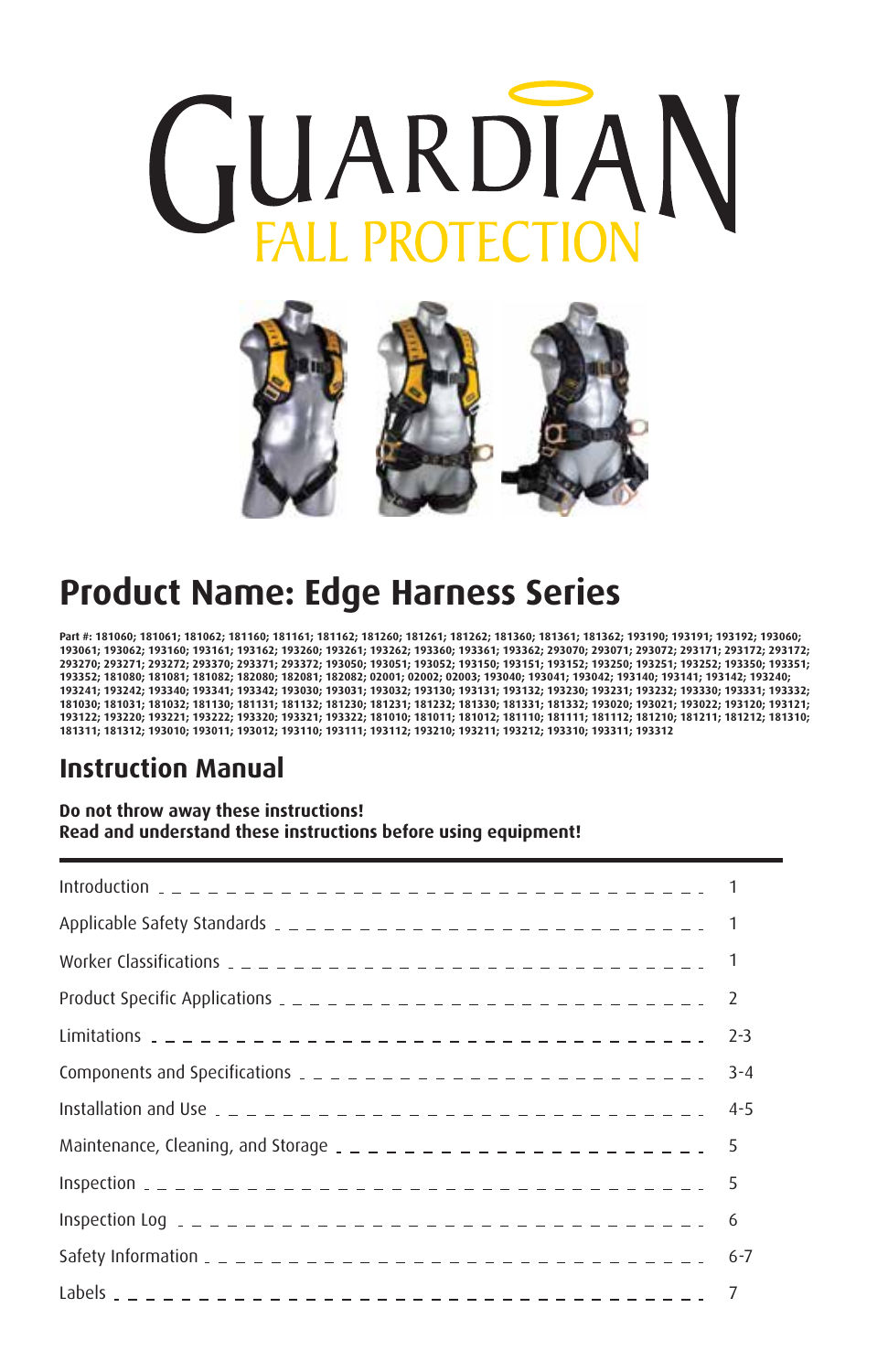

# **Introduction**

Thank you for purchasing a Guardian Fall Protection Edge Harness. This manual must be read and understood in its entirety, and used as part of an employee training program as required by OSHA or any applicable state agency.

This and any other included instructions must be made available to the user of the equipment. The user must understand how to safely and effectively use the Edge Harness, and all fall safety equipment used in combination with the Edge Harness.

| <b>User Information</b> |  |  |  |  |  |  |  |  |
|-------------------------|--|--|--|--|--|--|--|--|
| Date of First Use:      |  |  |  |  |  |  |  |  |
| Serial #:<br>Trainer:   |  |  |  |  |  |  |  |  |
| User:                   |  |  |  |  |  |  |  |  |

# **Applicable Safety Standards**

When used according to instruction specifications, this product meets or exceeds all applicable OSHA 1926 Subpart M, OSHA 1910, ANSI Z359.1-2007, and ANSI A10.32-2012 standards for fall protection. Applicable standards and regulations depend on the type of work being done, and also might include state regulations if applicable. Consult regulatory agencies for more information on personal fall arrest systems and associated components.

## **Worker Classifications**



**! CAUTION** Understand the following definitions of those who work near or who may be exposed to fall hazards.

**Qualified Person:** A person with an accredited degree or certification, and with extensive experience or sufficient professional standing, who is considered proficient in planning and reviewing the conformity of fall protection and rescue systems.

**Competent Person:** A highly trained and experienced person who is ASSIGNED BY THE EMPLOYER to be responsible for all elements of a fall safety program, including, but not limited to, its regulation, management, and application. A person who is proficient in identifying existing and predictable fall hazards, and who has the authority to stop work in order to eliminate hazards.

**Authorized Person:** A person who is assigned by their employer to work around or be subject to potential or existing fall hazards.

**It is the responsibility of a Qualified or Competent person to supervise the job site and ensure all applicable safety regulations are complied with.**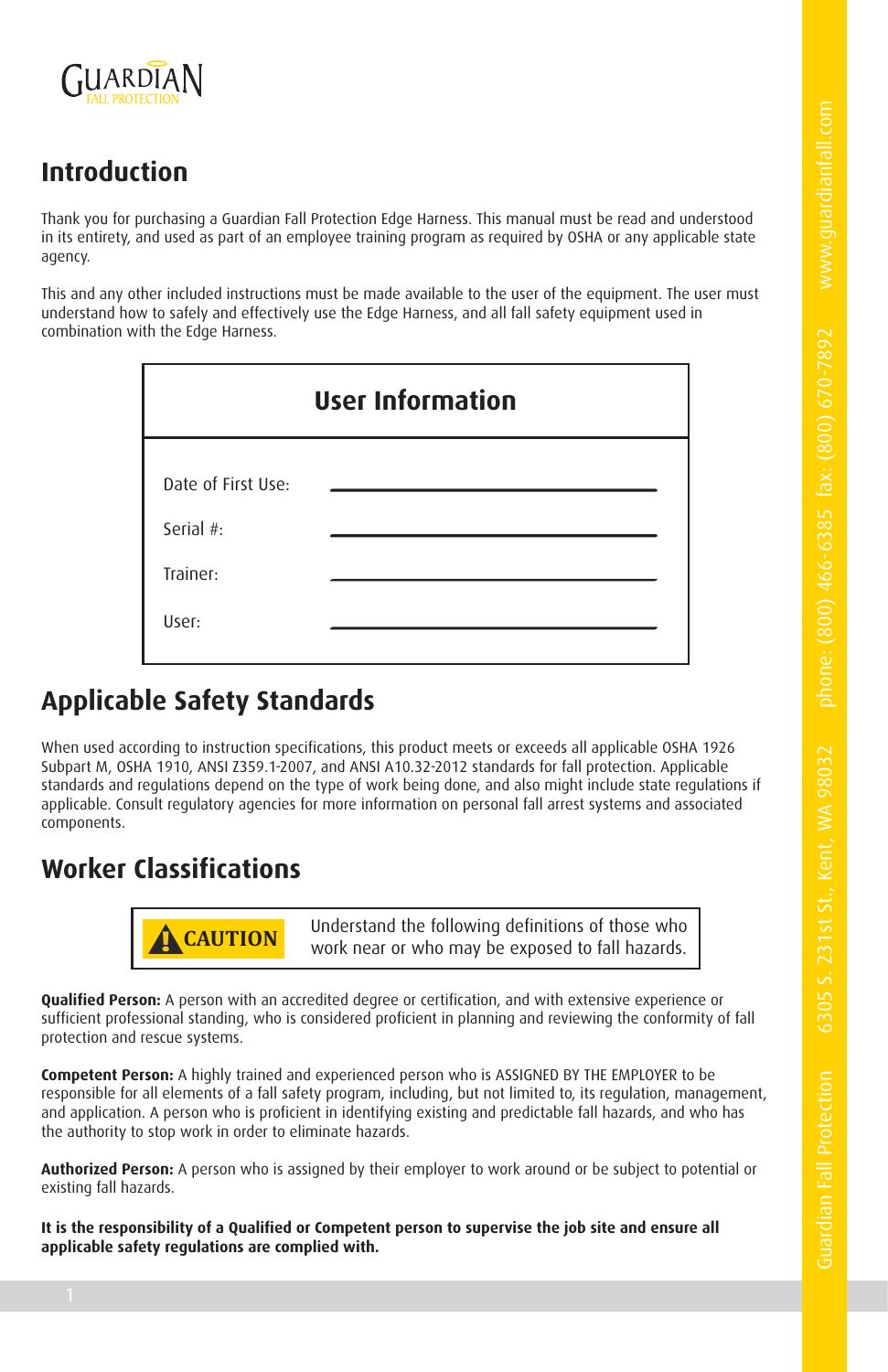

# **Product Specific Applications**

**! WARNING** Use of equipment in unintended applications may result in serious injury or death. Maximum 1 attachment per connection point.

**Personal Fall Arrest:** Edge Harness may be used to support a MAXIMUM 1 PFAS for use in Fall Arrest applications. Structure must withstand loads applied in the directions permitted by the system of at least 5,000 lbs. Maximum free fall is 6', or up to 12' if used in combination with equipment explicitly certified for such use. Applicable D-ring: Dorsal.



**Restraint:** Edge Harness may be used in Restraint applications. Restraint systems prevent workers from reaching the leading edge of a fall hazard. Always account for fully deployed length of lanyard/SRL. Structure must withstand loads applied in the directions permitted by the system of at least 1,000 lbs. No free fall is permitted. Restraint systems may only be used on surfaces with slopes up to 4/12 (vertical/horizontal). Applicable D-rings: Dorsal, Chest, Side, Shoulder.



**Work Positioning:** Edge Harness may be used in Work Positioning applications. Work Positioning systems allow a worker to be supported while in suspension and work freely with both hands. Structure must withstand loads applied in the directions permitted by the system of at least 3,000 lbs. Maximum allowable free fall is 2'. Applicable D-rings: Side.



**Rescue/Confined Space:** Edge Harness may be used in Rescue/Confined Space applications. Rescue systems function to safely recover a worker from a confined location or after exposed to a fall. There are various configurations of Rescue systems depending on the type of rescue. Structure must withstand loads applied in the directions permitted by the system of at least 3,000 lbs. No free fall is permitted. Applicable D-rings: Dorsal, Chest, Shoulder.

#### **For all applications: worker weight capacity range (including all clothing, tools, and equipment) is 130-420 lbs.**



Not all Edge Harnesses may be used in every application type. ALWAYS consider harness D-ring configuration and any other structural components. A Competent Person MUST make a determination regarding correct harness application and compatibility.

# **Limitations**

**Fall Clearance:** There must be sufficient clearance below the anchorage connector to arrest a fall before the user strikes the ground or an obstruction. When calculating fall clearance, account for a MINIMUM 3' safety factor, deceleration distance, user height, length of lanyard/SRL, and all other applicable factors.

#### **Diagram shown is an example fall clearance calculation ONLY.**

**Swing Falls:** Prior to installation or use, make considerations for eliminating or minimizing all swing fall hazards. Swing falls occur when the anchor is not directly above the location where a fall occurs. Always work as close to in line with the anchor point as possible. Swing falls significantly increase the likelihood of serious injury or death in the event of a fall.



**FALL CLEARANCE CALCULATION**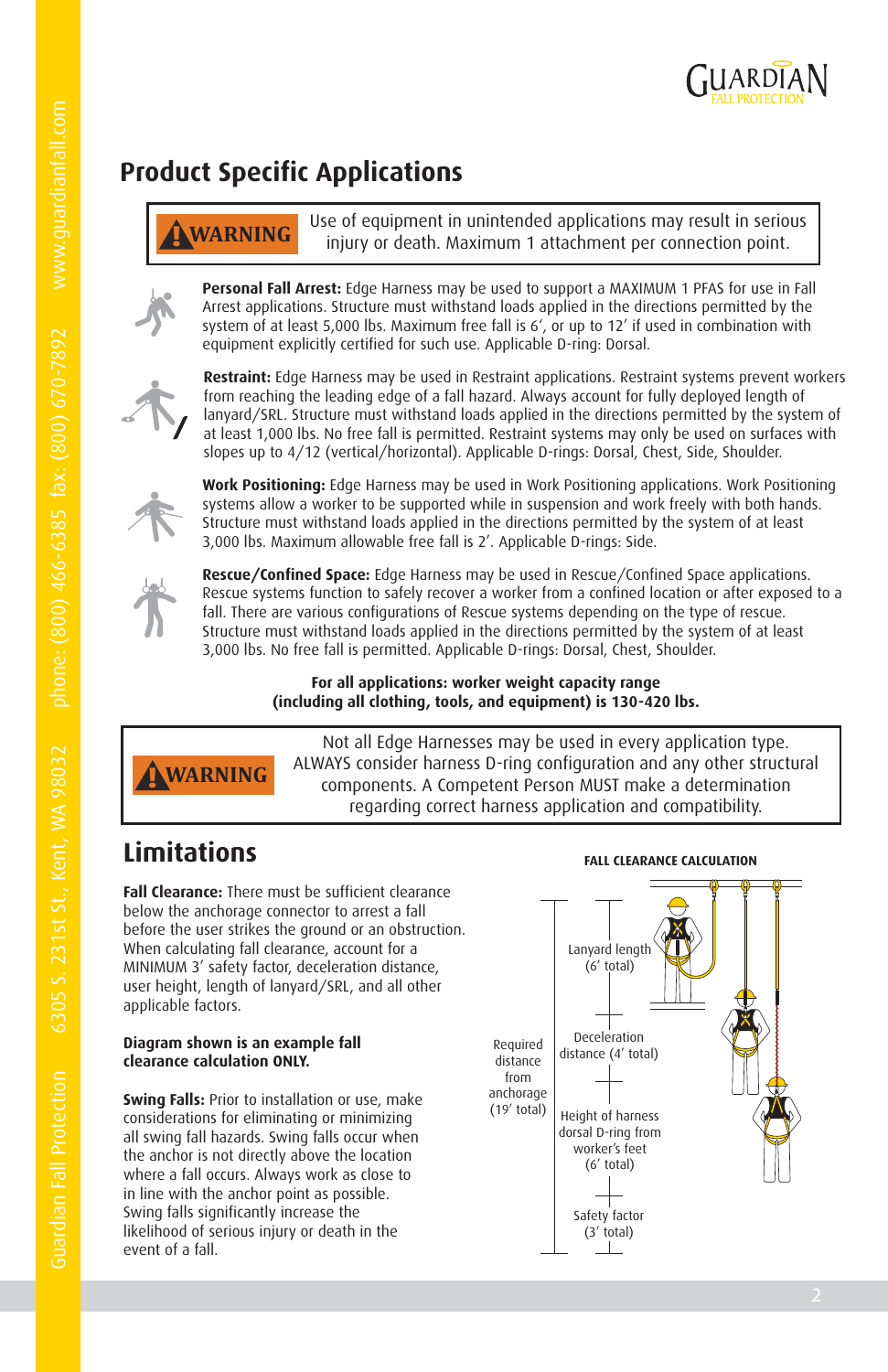

**Compatibility:** When making connections with Edge Harness, eliminate all possibility of roll-out. Roll-out occurs when interference between a hook and the attachment point causes the hook gate to unintentionally open and release. All connections must be selected and deemed compatible with Edge Harness by a Competent Person. All connector gates must be self-closing and self-locking, and withstand minimum loads of 3,600 lbs. See the following for examples of compatible/incompatible connections:

Connector closed and locked to D-ring. **OK.**

Two connectors to same D-ring. **NO.**



Two or more snap hooks or carabiners connected to each other. **NO.**













Connector to integral lanyard. **NO.**

Connector directly to webbing. **NO.**



Connector directly to horizontal lifeline. **NO.**



# **Components and Specifications**

Materials: polyester, nylon, galvanized steel, stainless steel, and aluminum.

| Part #                       | <b>Sizes</b>           | <b>Description</b>                                                                                                       | Part #                       | <b>Sizes</b>       | <b>Description</b>                                                                                               |  |  |  |  |
|------------------------------|------------------------|--------------------------------------------------------------------------------------------------------------------------|------------------------------|--------------------|------------------------------------------------------------------------------------------------------------------|--|--|--|--|
| 181060<br>181061.<br>181062  | $S. M - XL.$<br>2XL    | Yellow/Black Edge Harness w/Chest Pass-Through Buckle<br>& Leg Pass-Through Buckles                                      | 181080<br>181081.<br>181082  | $S. M - XL$<br>2X1 | Arc Flash Edge Harness w/Pass-Through Chest & Leg Straps                                                         |  |  |  |  |
| 181160<br>181161<br>181162   | $S. M - XL$<br>2XL     | Yellow/Black Edge Harness w/Chest Pass-Though Buckle<br>& Leg Tonque Buckles                                             | 182030<br>182081<br>182082   | $S. M - XL$<br>2XL | Arc Flash Edge Harness w/Pass-Through Chest Straps,<br>Pass-Through Leg Straps, & Side D-Rings                   |  |  |  |  |
| 181260.<br>181261.<br>181262 | $S, M - XL$<br>2XL     | Yellow/Black Edge Harness w/Chest Pass-Through Buckle<br>& Lea Ouick-Connect Buckles                                     | 02001<br>02002.<br>02003     | $S. M - XL$<br>2XL | Replacement Arc Flash/Flame Retardant Panel - Pair                                                               |  |  |  |  |
| 181360<br>181361<br>181362   | $S. M - XL$<br>2XL     | Yellow/Black Edge Harness w/Chest Quick-Connect Buckle<br>& Lea Ouick-Connect Buckles                                    | 193040<br>193041<br>193042   | $S. M - XL$<br>2XL | Blue/Yellow Edge Harness w/Chest Pass-Through Buckle,<br>Leg Pass-Through Buckles, & Waist Tonque Buckle         |  |  |  |  |
| 193190.<br>193191.<br>193192 | $S, M \cdot XL$<br>2XL | Monster Edge Harness w/Side D-Rings                                                                                      | 193140.<br>193141.<br>193142 | $S. M - XL$<br>2XL | Blue/Yellow Edge Harness w/Chest Pass-Through Buckle,<br>Leg Tonque Buckles, & Waist Tonque Buckle               |  |  |  |  |
| 193060<br>193061<br>193062   | $S. M - XL$<br>2XL     | Yellow/Black Edge Harness w/Chest Pass-Through Buckle,<br>Leg Pass-Through Buckles, & Waist Tonque Buckle                | 193240.<br>193241<br>193242  | $S. M - XL$<br>2XL | Blue/Yellow Edge Harness w/Chest Pass-Through Buckle,<br>Leg Tonque Buckles, & Waist Quick-Connect Buckle        |  |  |  |  |
| 193160.<br>193161.<br>193062 | $S. M - XL.$<br>2XL    | Yellow/Black Edge Harness w/Chest Pass-Through Buckle,<br>Leg Tonque Buckles, & Waist Tonque Buckle                      | 193340.<br>193341.<br>193342 | $S. M - XL$<br>2XL | Blue/Yellow Edge Harness w/Chest Quick-Connect Buckle,<br>Leg Quick-Connect Buckle, & Waist Quick-Connect Buckle |  |  |  |  |
| 193260<br>193261<br>193262   | $S. M - XL$<br>2XL     | Yellow/Black Edge Harness w/Chest Pass-Through Buckle,<br>Leg Quick-Connect Buckles, & Waist Quick-Connect Buckle        | 193030<br>193031<br>193032   | $S. M - XL$<br>2XL | Blue/Black Edge Harness w/Chest Pass-Through Buckle,<br>Leg Pass-Through Buckles, & Waist Tonque Buckle          |  |  |  |  |
| 193360.<br>193361.<br>193362 | $S. M - XL.$<br>2XL    | Yellow/Black Edge Harness w/Chest Quick-Connect Buckle,<br>Leg Quick-Connect Buckles, & Waist Quick-Connect Buckle       | 193130.<br>193131.<br>193132 | $S. M - XL$<br>2XL | Blue/Black Edge Harness w/Chest Quick-Connect Buckle,<br>Waist Tonque Buckle, & Leg Tonque Buckles               |  |  |  |  |
| 293070<br>293071<br>293072   | $S. M - XL$<br>2XL     | Tower Edge Construction Harness w/Chest Pass-Through Buckle,<br>Leg Tonque Buckles, & Waist Tonque Buckle                | 193230<br>193231<br>193232   | $S. M - XL$<br>2XL | Blue/Black Edge Harness w/Chest Pass-Through Buckle,<br>Leg Quick-Connect Buckles, & Waist Quick-Connect Buckle  |  |  |  |  |
| 293170.<br>293171.<br>293172 | $S. M - XL.$<br>2XL    | Tower Edge Construction Harness w/Chest Quick-Connect Buckle,<br>Leg Tonque Buckles, & Waist Tonque Buckle               | 193330.<br>193331.<br>193332 | $S. M - XL$<br>2XL | Blue/Black Edge Harness w/Chest Quick-Connect Buckle,<br>Leg Quick-Connect Buckles, & Waist Quick-Connect Buckle |  |  |  |  |
| 293270<br>293271<br>293272   | $S. M - XL$<br>2XL     | Tower Edge Construction Harness w/Chest Quick-Connect Buckle,<br>Leg Tonque Buckles, & Waist Quick-Connect Buckle        | 181030<br>181031<br>181032   | $S. M - XL$<br>2XL | Blue/Black Edge Harness w/Chest Pass-Through Buckle<br>& Leg Pass-Through Buckle                                 |  |  |  |  |
| 293370.<br>293371.<br>293372 | $S, M \cdot XL$<br>2XL | Tower Edge Construction Harness w/Chest Quick-Connect Buckle,<br>Leg Quick-Connect Buckles, & Waist Quick-Connect Buckle | 181130.<br>181131.<br>181132 | $S. M - XL$<br>2XL | Blue/Black Edge Harness w/Chest Pass-Through Buckle<br>& Leg Tonque Buckles                                      |  |  |  |  |
| 193050<br>193051<br>193052   | $S. M - XL$<br>2XL     | Red/Black Edge Harness w/Chest Pass-Through Buckle,<br>Lea Pass-Through Buckles, & Waist Tongue Buckle                   | 181230<br>181231<br>181232   | $S. M - XL$<br>2XL | Blue/Black Edge Harness w/Chest Pass-Through Buckle<br>& Leg Quick-Connect Buckles                               |  |  |  |  |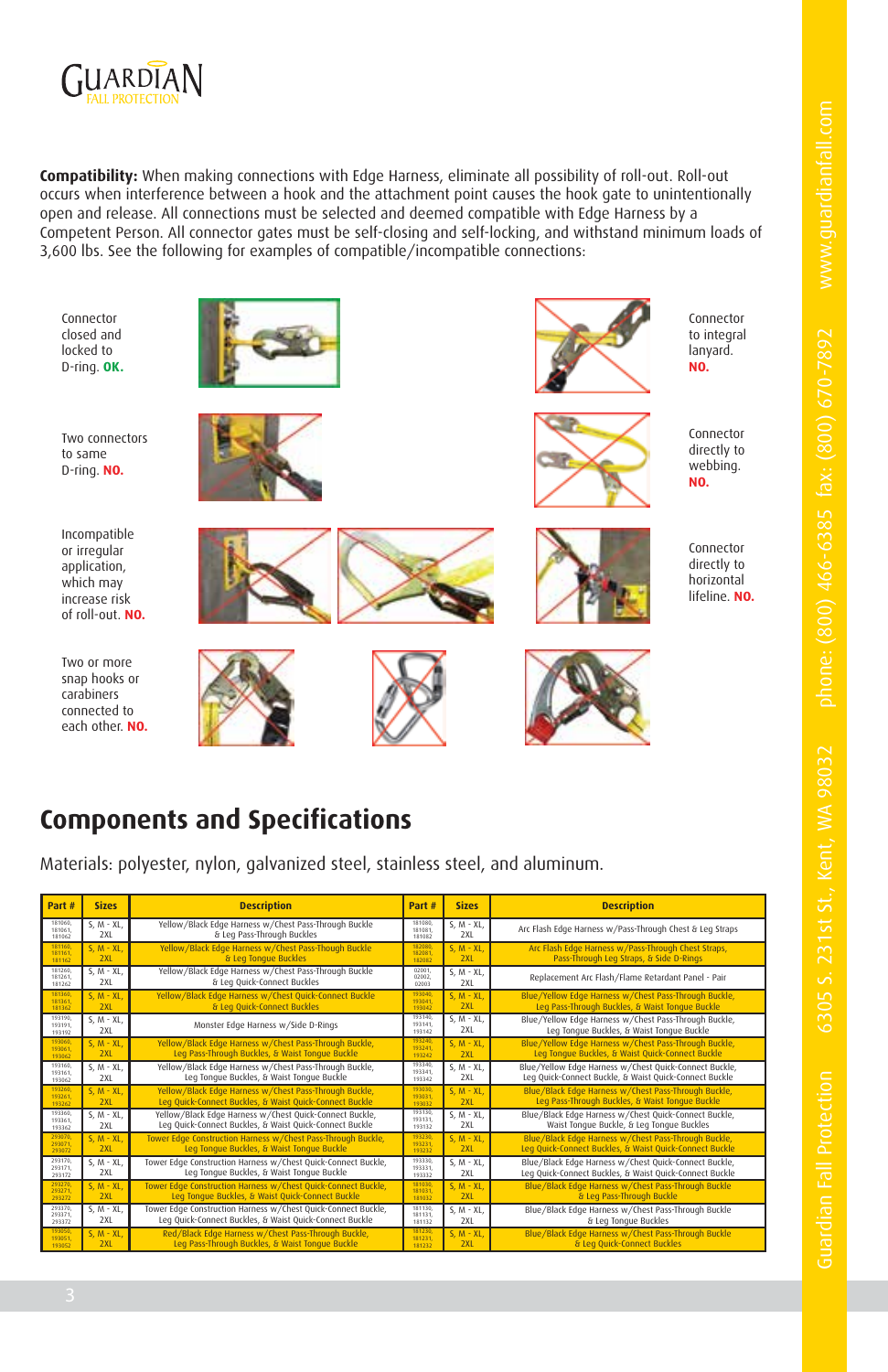

| Part#                        | <b>Sizes</b>        | <b>Description</b>                                                                                                              | Part #                       | <b>Sizes</b>        | <b>Description</b>                                                                                                          |  |  |  |
|------------------------------|---------------------|---------------------------------------------------------------------------------------------------------------------------------|------------------------------|---------------------|-----------------------------------------------------------------------------------------------------------------------------|--|--|--|
| 193150.<br>193151.<br>193152 | $S. M - XL.$<br>2XL | Red/Black Edge Harness w/Chest Pass-Through Buckle,<br>Leg Tongue Buckles, & Waist Tongue Buckle                                | 181330.<br>181331.<br>181332 | $S. M - XL.$<br>2XL | Blue/Black Edge Harness w/ Chest Quick-Connect Buckle<br>& Leg Quick-Connect Buckles                                        |  |  |  |
| 193250<br>193251.<br>193252  | $S. M - XL$<br>2XL  | Red/Black Edge Harness w/Chest Pass-Through Buckle,<br>Leg Quick-Connect Buckles, & Waist Quick-Connect Buckle                  | 193020<br>193021<br>193022   | $S. M - XL.$<br>2XL | Black/Yellow Construction Edge Harness w/Chest Pass-Through Buckle,<br>Leg Pass-Through Buckles, & Waist Tonque Buckle      |  |  |  |
| 193350.<br>193351.<br>193352 | $S. M - XL.$<br>2XL | Red/Black Edge Harness w/Chest Quick-Connect Buckle,<br>Leg Quick-Connect Buckles, & Waist Quick-Connect Buckle                 | 193120.<br>193121.<br>193122 | $S. M - XL.$<br>2XL | Black/Yellow Construction Edge Harness w/Chest Pass-Through Buckle,<br>Leg Tonque Buckles, & Waist Tonque Buckle            |  |  |  |
| 193220,<br>193221.<br>193222 | $S. M - XL$<br>2XL  | Black/Yellow Construction Edge Harness w/Chest Pass-Through Buckle,<br>Leg Quick-Connect Buckles, & Waist Quick-Connect Buckle  | 181210.<br>181211.<br>181212 | $S. M - XL$<br>2XL  | Black/Red Harness w/Chest Pass-Through Buckle<br>& Leg Quick-Connect Buckles                                                |  |  |  |
| 193320.<br>193321.<br>193322 | $S. M - XL.$<br>2XL | Black/Yellow Construction Edge Harness w/Chest Ouick-Connect Buckle.<br>Leg Quick-Connect Buckles, & Waist Quick-Connect Buckle | 181310.<br>181311.<br>181312 | $S. M - XL.$<br>2XL | Black/Red Harness w/Chest Ouick-Connect Buckle<br>& Lea Ouick-Connect Buckle                                                |  |  |  |
| 181010<br>181011.<br>181012  | $S. M - XL.$<br>2XI | Black/Red Edge Harness w/Chest Pass-Through Buckle<br>& Leg Pass-Through Buckles                                                | 193010<br>193011.<br>193012  | $S. M - XL.$<br>2XI | Black/Red Construction Edge Harness w/Chest Pass-Through Buckle,<br>Leg Pass-Through Buckles, & Waist Tonque Buckle         |  |  |  |
| 181110.<br>181111.<br>181112 | $S. M - XL.$<br>2XL | Black/Red Edge Harness w/Chest Pass-Through Buckle<br>& Leg Tonque Buckles                                                      | 193110,<br>193111.<br>193112 | $S. M - XL.$<br>2XL | Black/Red Construction Edge Harness w/Chest Pass-Through Buckle,<br>Leg Tonque Buckles, & Waist Tonque Buckle               |  |  |  |
| 193310,<br>193311.<br>193312 | $S. M - XL$<br>2X1  | Black/Red Construction Edge Harness w/Chest Quick-Connect Buckle,<br>Leg Ouick-Connect Buckle, & Waist Ouick-Connect Buckle     | 193210<br>193211.<br>193212  | $S. M - XL.$<br>2XL | Black/Red Construction Edge Harness w/Chest Pass-Through Buckle,<br>Leg Quick-Connect Buckles, & Waist Quick Connect Buckle |  |  |  |

## **Installation and Use**

**All personal fall arrest system (PFAS) equipment must be selected and deemed compatible with Edge Harness by a Competent Person. ALWAYS follow all instructions of all equipment used in combination with Edge Harness. NEVER attach connector to any place on harness other than D-ring. Connector gate must be self-closing and self-locking, and must withstand minimum load of 3,600 lbs. Any excess strap webbing MUST be stored in harness webbing keepers.**

To connect Pass-Through Buckle, angle male buckle so it is positioned to pass up and through female buckle. Fully insert male buckle so that it lies flat on top of female buckle.





To connect Tongue Buckle, pull webbing strap through framed tongue component, and insert framed tongue through grommet to secure.

Roller and Friction Adjustments allow the user to make adjustments to Edge Harness straps. Feed webbing through buckle, and slide the buckle down on the strap to tighten, or slide the buckle up on the strap to loosen.





Quick Connect Buckles are activated by engaging two release levers simultaneously to release the male piece from the female receiver. Adjustments are made by feeding webbing through the male end using a friction style buckle.

1. Hold at dorsal D-ring, and fully inspect harness according to specifications of this instruction manual. Ensure all straps are not twisted and all buckles are unfastened.



**Dorsal D-ring, chest strap, shoulder straps, and leg straps MUST be fitted for each individual user.**

2. Place harness shoulder straps over shoulders. Ensure dorsal D-ring faces out, and is adjusted to rest between the middle of the shoulder blades.



3. Connect leg straps around thighs. Ensure there is no twisting of webbing. Leg straps should never dangle or hang loose.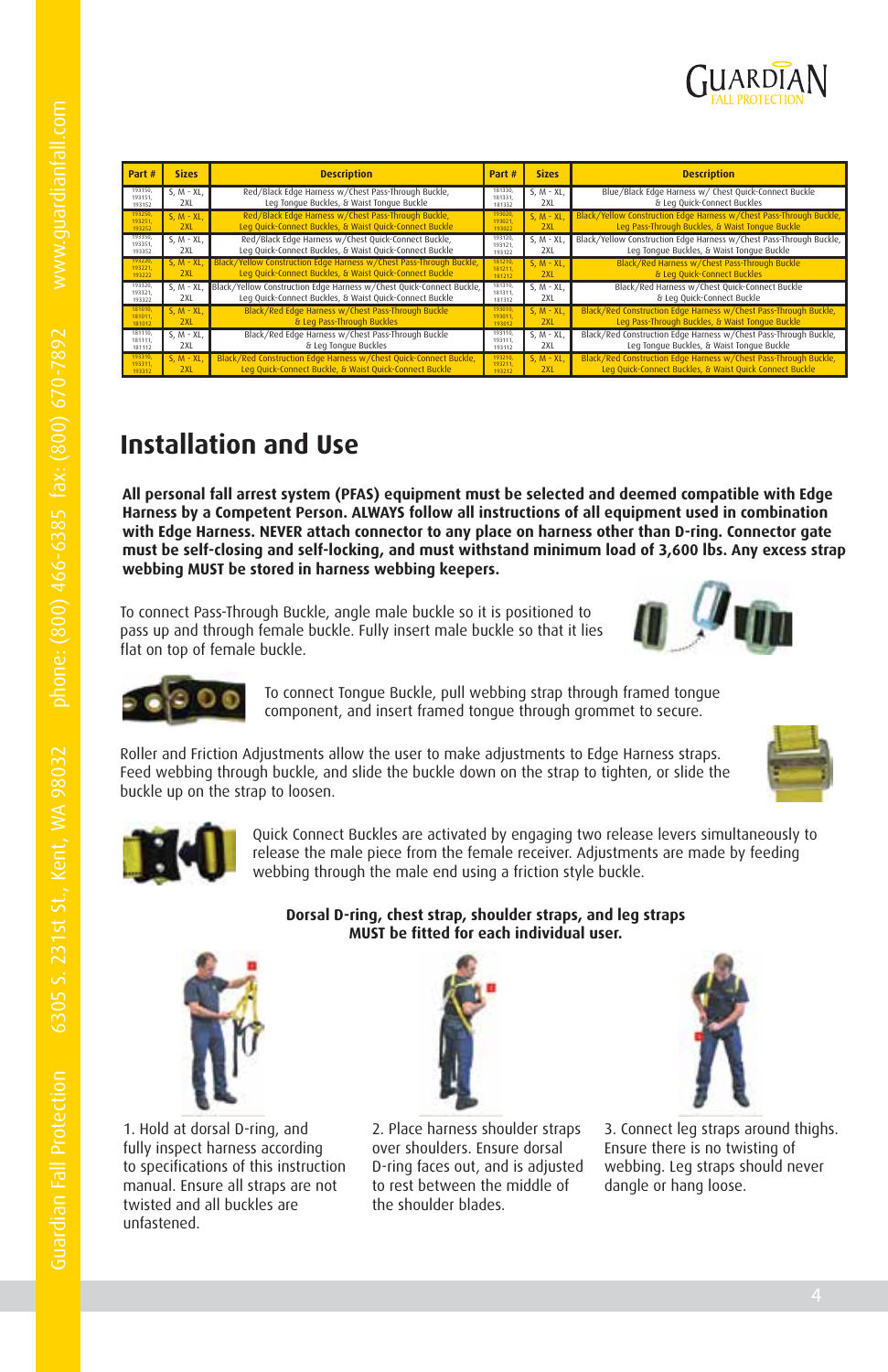



4. Adjust chest strap height to lower chest level, approximately 6" from top of shoulders. Connect chest strap. Ensure there is no twisting of webbing.



5. Adjust chest, leg, and shoulder straps so they fit snugly, but still allow for a full range of movement.

**! WARNING**

**Any twisting of webbing, or straps that are fitted too loose or too tight, can significantly increase the risk of serious injury or death in the event of a fall.**

**Some steps of adorning a harness may require assistance from another person. Upon completely adorning a harness, Guardian Fall Protection recommends that another person, with knowledge of the safe and correct use of the harness, inspect to ensure the harness is being worn correctly.**

#### **Maintenance, Cleaning, and Storage**

If an Edge Harness fails inspection in any way, immediately remove it from service, and contact Guardian to inquire about its return or repair.

Cleaning after use is important for maintaining the safety and longevity of Edge Harness. Remove all dirt, corrosives, and contaminants from Edge Harness before and after each use. If an Edge Harness cannot be cleaned with plain water, use mild soap and water, then rinse and wipe dry. NEVER clean Edge Harness with corrosive substances.

When not in use, store equipment where it will not be affected by heat, light, excessive moisture, chemicals, or other degrading elements.

#### **Inspection**

Prior to EACH use, inspect Edge Harness for deficiencies, including, but not limited to, corrosion, deformation, pits, burrs, rough surfaces, sharp edges, cracking, rust, paint buildup, excessive heating, alteration, broken stitching, fraying, and missing or illegible labels. IMMEDIATELY remove Edge Harness from service if defects or damage are found, or if exposed to forces of fall arrest.

Ensure that applicable work area is free of all damage, including, but not limited to, debris, rot, rust, decay, cracking, and hazardous materials. Ensure that selected work area will support the application-specific minimum loads set forth in this instruction manual. Work area MUST be stable.

At least every 6 months, a Competent Person other than the user must inspect Edge Harness. **Competent Person inspections MUST be recorded in inspection log in instruction manual and on equipment inspection grid label. The Competent Person must sign their initials in the box corresponding to the month and year the inspection took place.**

During inspection, consider all applications and hazards Edge Harness have been subjected to.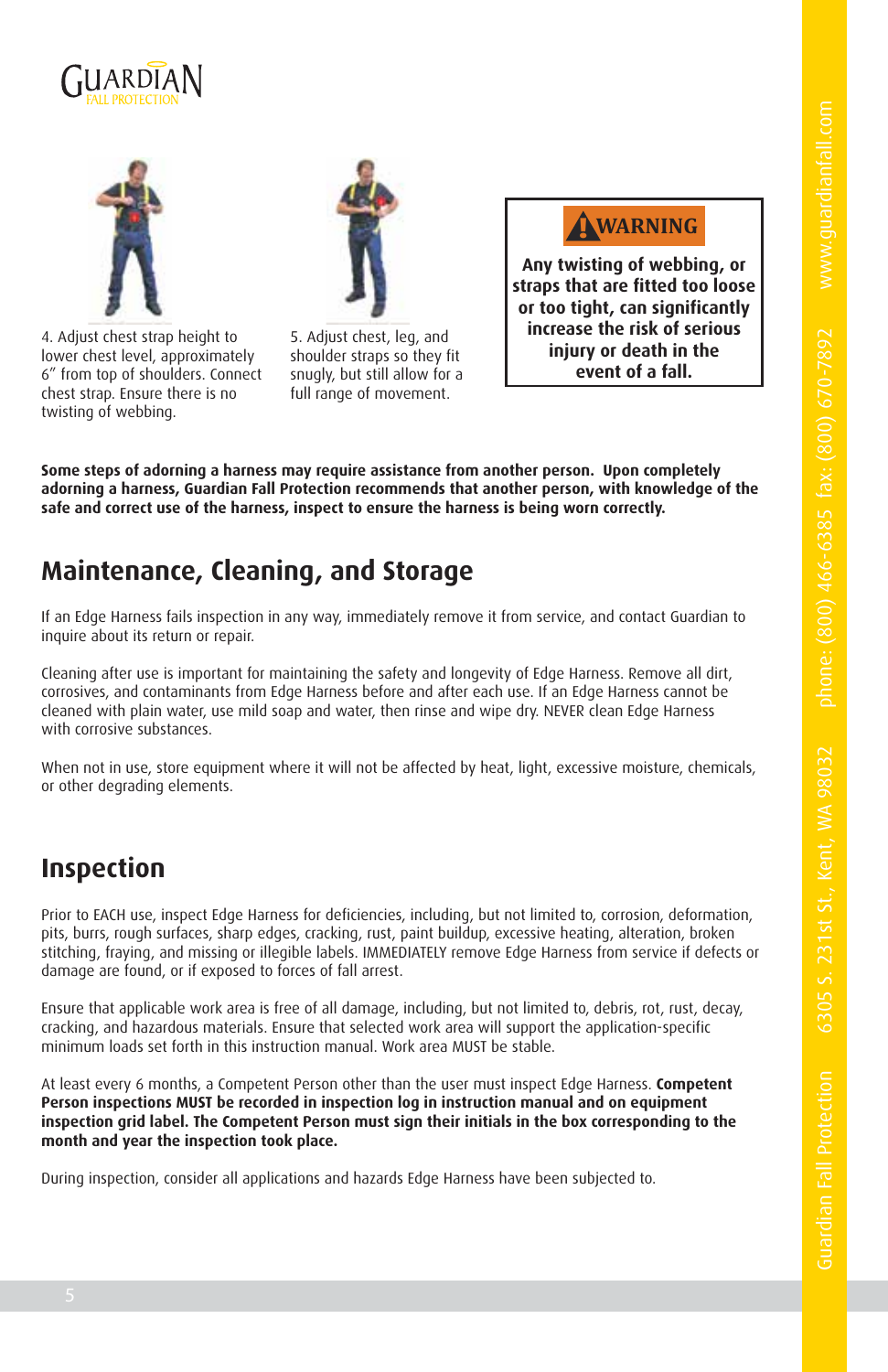

## **Inspection Log**

Date of First Use:

**Product lifetime is indefinite, as long as product passes all inspection requirements. User must inspect prior to EACH use. Competent Person other than user must complete formal inspection at least every 6 months. Competent Person to inspect and initial.**

|           | J | F | $\mathbf{M}$ | A M J J |  | A | $S^{\dagger}$ | $\mathbf 0$ |  |
|-----------|---|---|--------------|---------|--|---|---------------|-------------|--|
| YR        |   |   |              |         |  |   |               |             |  |
| YR        |   |   |              |         |  |   |               |             |  |
| YR        |   |   |              |         |  |   |               |             |  |
| YR        |   |   |              |         |  |   |               |             |  |
| <b>YR</b> |   |   |              |         |  |   |               |             |  |

**This inspection log must be specific to one Edge Harness. Separate inspection logs must be used for each Edge Harness. All inspection records must be made visible and available to all users at all times.**

#### **If equipment fails inspection IMMEDIATELY REMOVE FROM SERVICE.**

## **Safety Information**



Failure to understand and comply with safety regulations may result in serious injury or death. Regulations included herein are not all-inclusive, are for reference only, and are not intended to replace a Competent Person's judgment or knowledge of federal or state standards.

Do not alter equipment. Do not misuse equipment.

Workplace conditions, including, but not limited to, flame, corrosive chemicals, electrical shock, sharp objects, machinery, abrasive substances, weather conditions, and uneven surfaces, must be assessed by a Competent Person before fall protection equipment is selected.

The analysis of the workplace must anticipate where workers will be performing their duties, the routes they will take to reach their work, and the potential and existing fall hazards they may be exposed to. Fall protection equipment must be chosen by a Competent Person. Selections must account for all potential hazardous workplace conditions. All fall protection equipment should be purchased new and in an unused condition.

Fall protection systems must be selected and installed under the supervision of a Competent Person, and used in a compliant manner. Fall protection systems must be designed in a manner compliant with all federal, state, and safety regulations. Forces applied to anchors must be calculated by a Competent Person.

Unless explicitly stated otherwise, the maximum allowable free fall distance for lanyards must not exceed 6'. No free fall allowed for non-LE SRLs. Class A SRLs must arrest falls within 24"; Class B SRLs must arrest falls within 54".

Harnesses and connectors selected must be compliant with manufacturer's instructions, and must be of compatible size and configuration. Snap hooks, carabiners, and other connectors must be selected and applied in a compatible fashion. All risk of disengagement must be eliminated. All snap hooks and carabiners must be self-locking and self-closing, and must never be connected to each other.

A pre-planned rescue procedure in the case of a fall is required. The rescue plan must be project-specific. The rescue plan must allow for employees to rescue themselves, or provide an alternative means for their prompt rescue. Store rescue equipment in an easily accessible and clearly marked area.